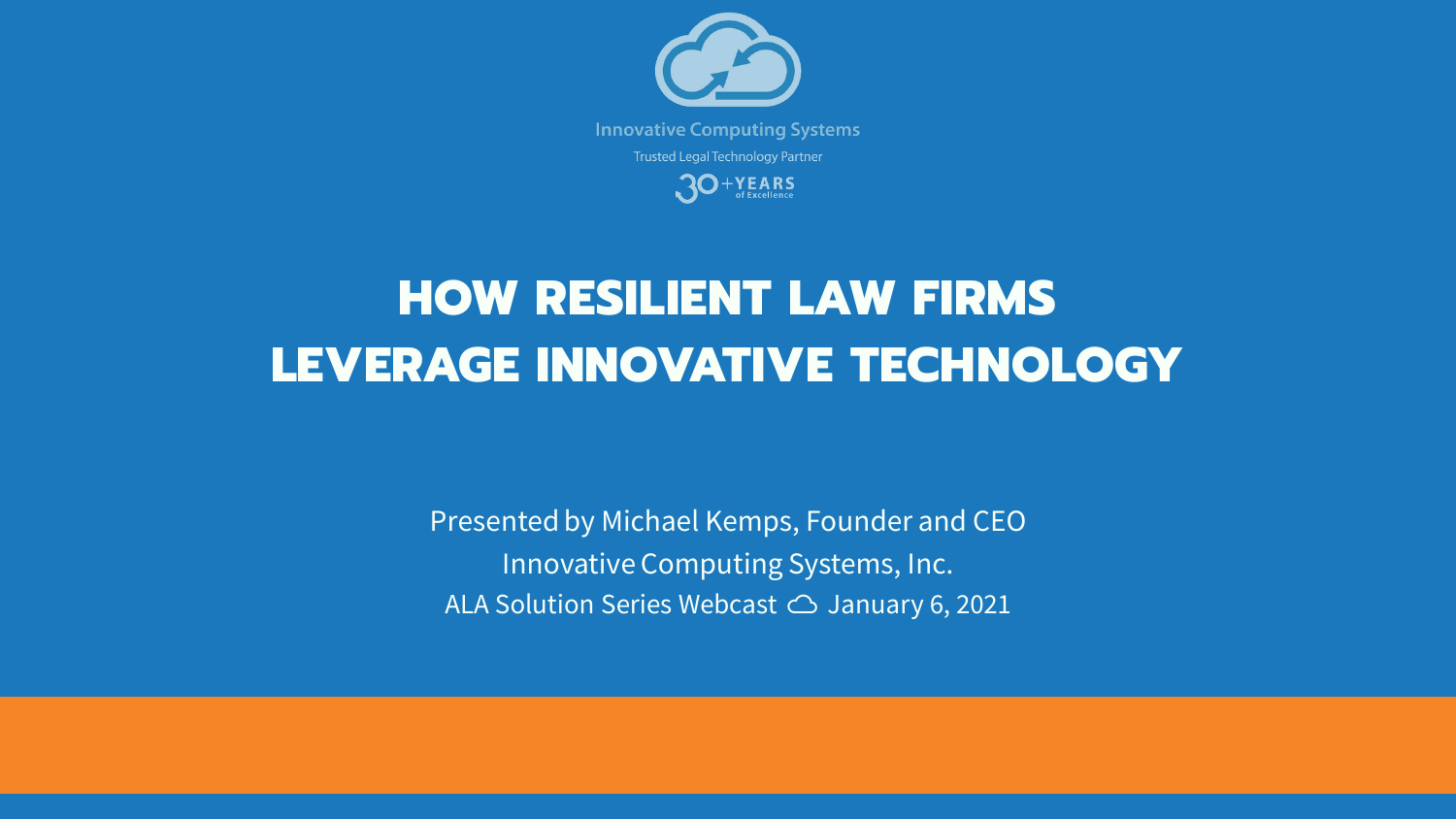# **PRESENTATION OUTLINE WHAT WE'LL DISCUSS TODAY**

- About Innovative Computing Systems, Inc.
- How Resilient Law Firms Leverage Technology
- Innovative Cloud Solution

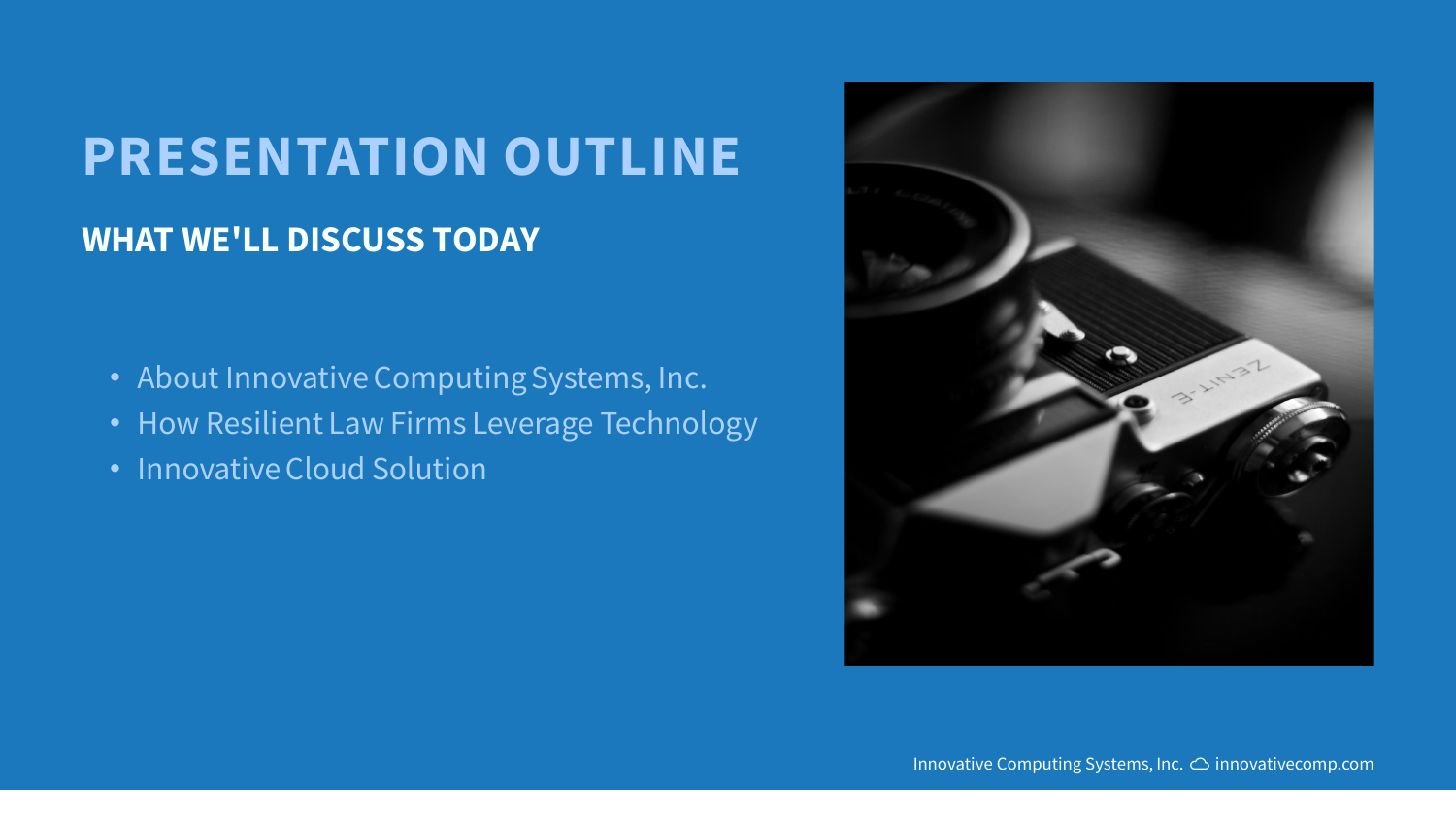## **SINCE 1989**

**Innovative Computing Systems has partnered with law firms, legal departments and professional services organizations looking to define or improve a comprehensive IT strategy; implement, integrate and support best-in-class legal and horizontal technologies; enhance cybersecurity and leverage the power of cloud computing.**

YOUR FIRST-CHOICE LEGAL TECHNOLOGY PROVIDER. CASE CLOSED.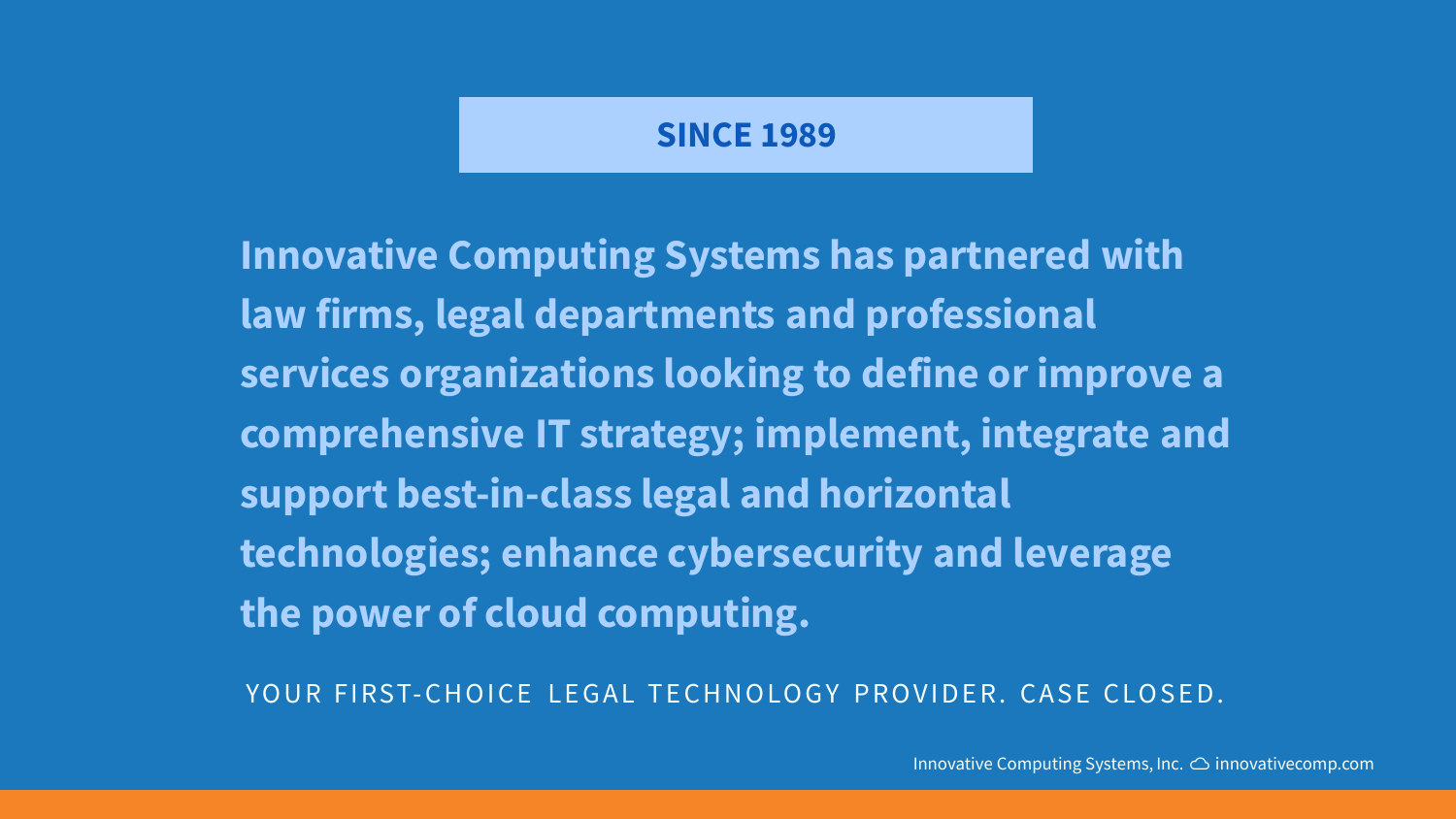Innovative Computing Systems, Inc. ☁️innovativecomp.com

## **0**

## NUMBER OF CLIENTS HELD FOR RANSOM AFTER ADOPTING IN NOVATIVE SECURITY GUIDANCE

## **94.1%**

## CUSTOMER SATISFACTION RATING BY CURRENT CLIENTS (COMPARED TO A 2020 TELECOMMUNICATIONS & INFORMATION SECTOR AVERAGE OF 72%\*)

\*Source: American Customer Satisfaction Index, accessed 2 DEC 2020

## **32**

### IN NOVATIVE'S YEARS OF EXPERIENCE IN LEGAL INDUSTRY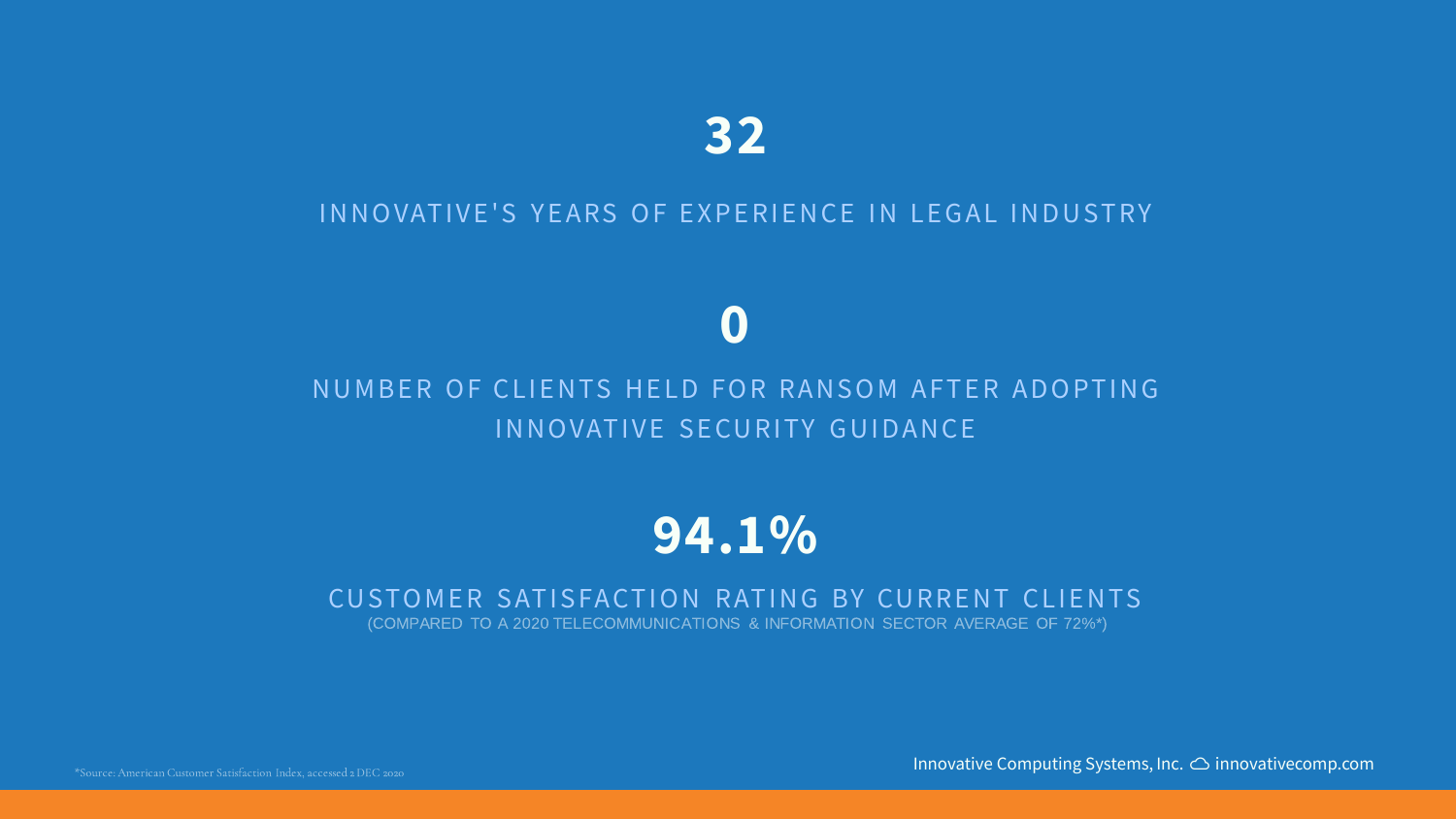## **Committed to Client Satisfaction**



"UNBELIEVABLY HELPFUL. REQUIRED A **LOT OF TIME ON A** SATURDAY NIGHT SO **VERY APPRECIATIVE."** 

- Customer Satisfaction Survey Response, December 2020



### **Negative**

 $1.7%$ 

11 out of 42  $(1.8\%)$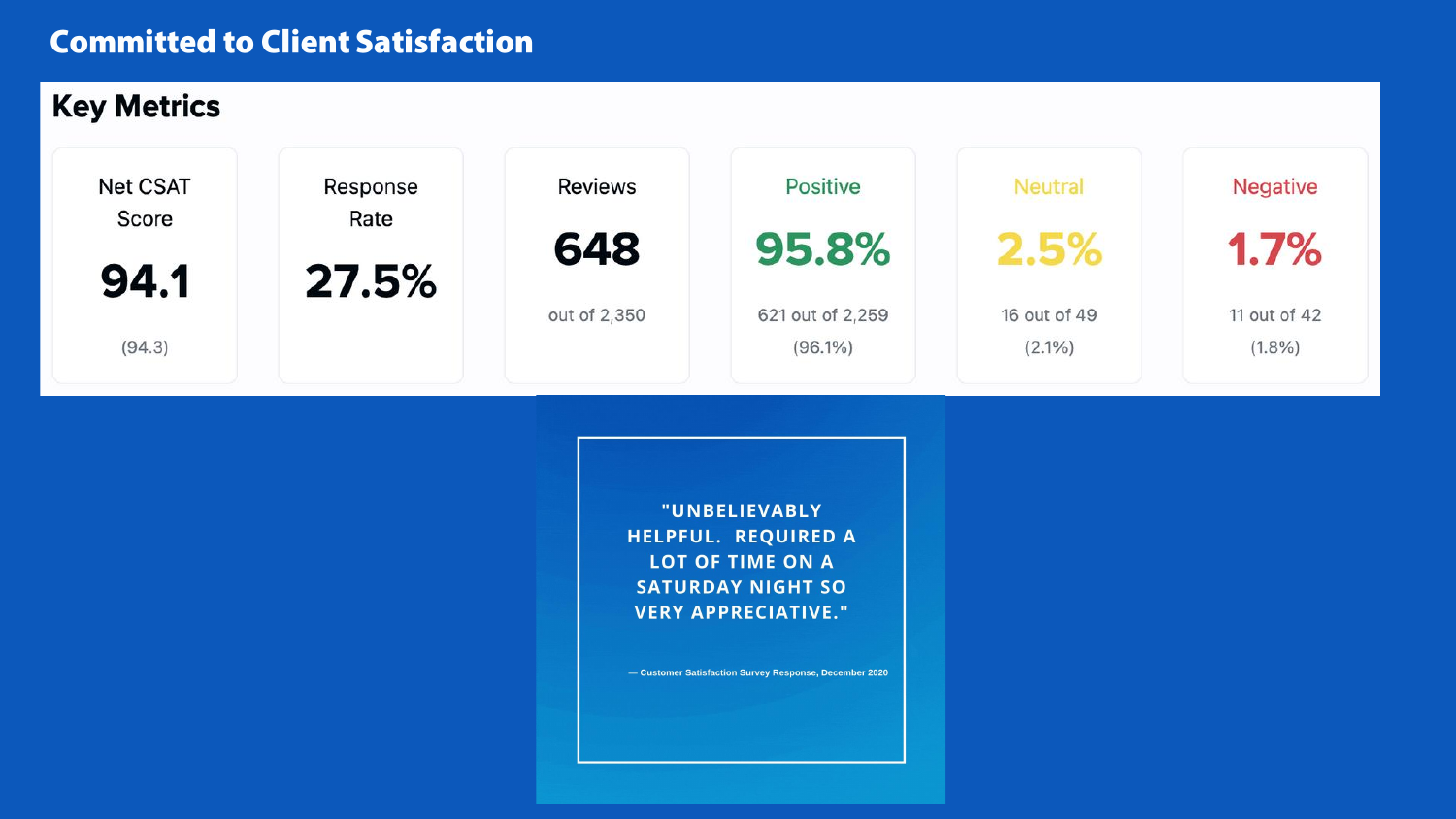# **BENEFITS OF CLOUD COMPUTING FOR LAW FIRMS**

**RELIABLE, PREDICTABLE IT BUDGET** Moves technology expenditures from large capital outlays to pay-as-you-need operational expenses

**EN H A N C ED CYBERS ECU R I T Y** Receive the same level of security as larger organizations no matter your size

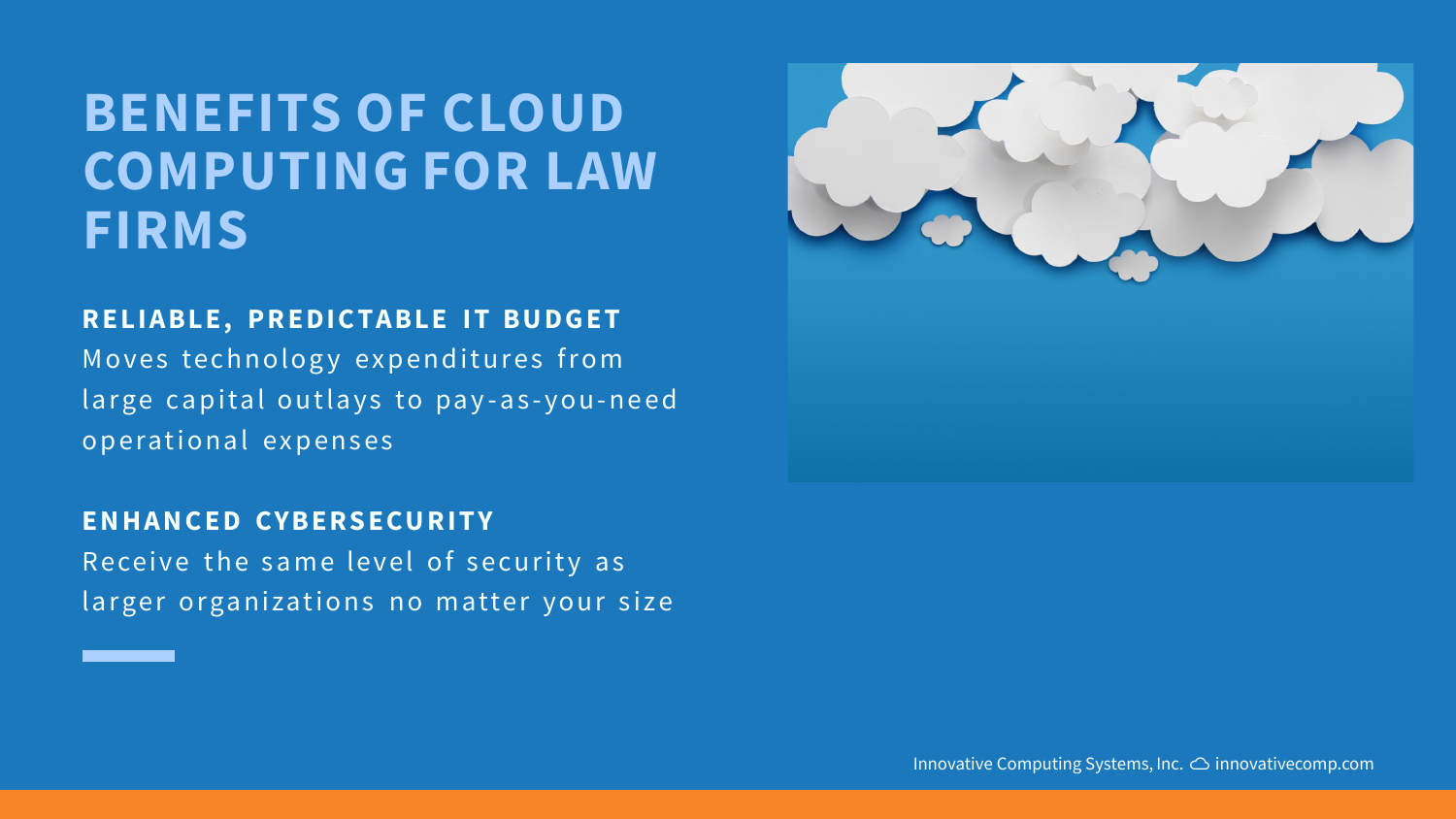# **BENEFITS OF CLOUD COMPUTING FOR LAW FIRMS**



**HIGH AVAILABILITY** Red und ant, geographically separated storage locations secure your data from local disasters

**R E M OT E A CC E SS** Allow your employees to access your firm's network wherever they are

**SAVE OFFICE SPACE** Cloud-based infrastructure frees up your physical real estate

I N N O VAT I V E CO M P U T I N G SYST E M S , I N C . ☁️ I N N O VAT I V E CO M P. CO M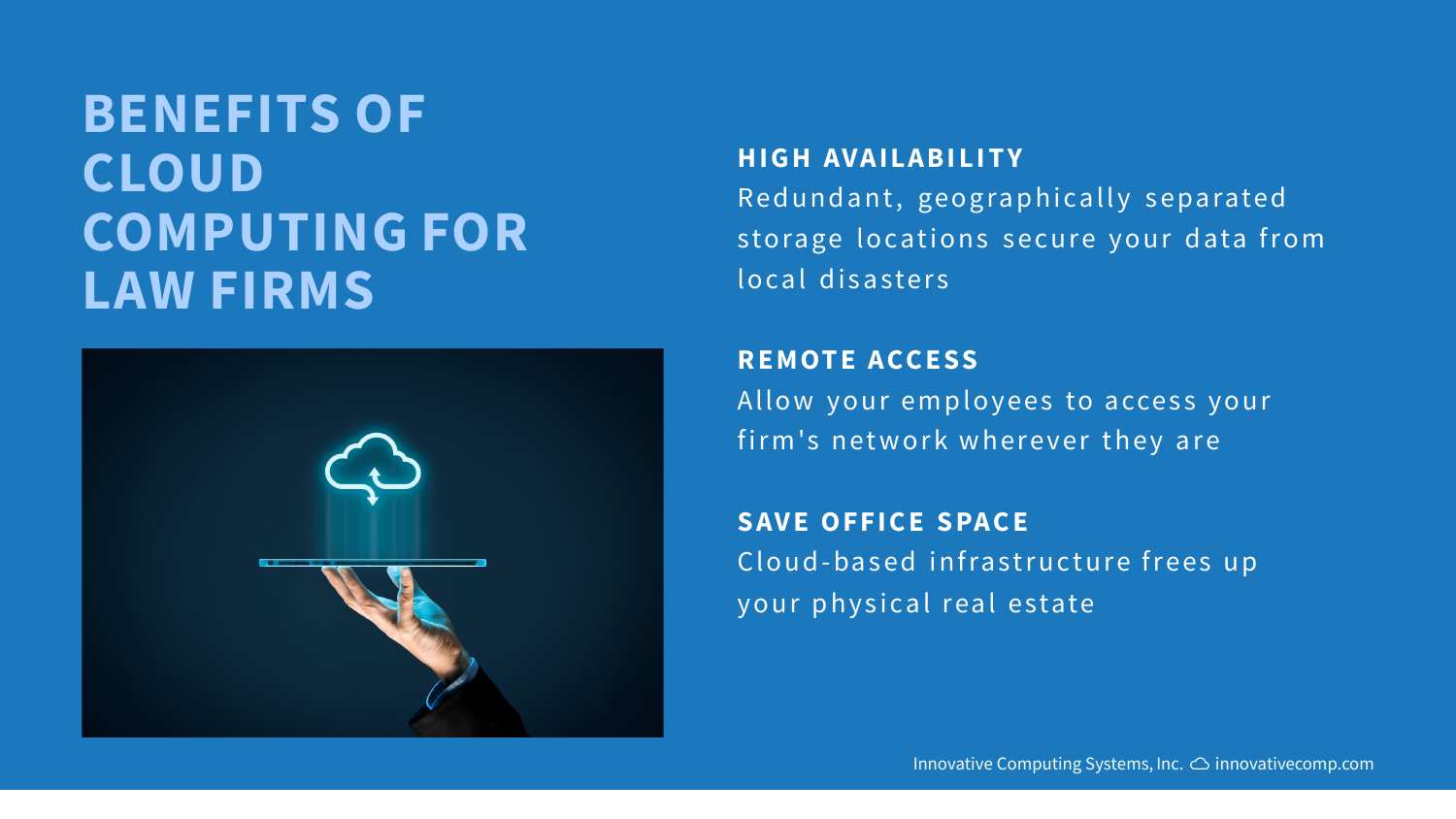I N N O VAT I V E CO M P U T I N G SYST E M S , I N C . ☁️ I N N O VAT I V E CO M P. CO M

Innovative Computing Systems, Inc. ☁️innovativecomp.com

# **CASE STUDIES**



**P E A R S O N , S I M O N & W A R S H A W, L L P** "N o b o d y could have predicted that a w orld wide pandemic would be the first business disruption we would face." FRANDZEL ROBINS BLOOM & CSATO, L.C. Moved to a reliable, secure hybrid platform providing numerous benefits, including the elimination of repeating capital expenses, *easier mobile access to information, and faster* d *is a ster recovery.* **F E L K E R TO C Z E K S U D D L E S O N A B R A M S O N L L P** *Closed their doors on a Friday at their old office* space and reopened on Monday in their new *space seamlessly, without missing a single client interaction.* 

Read case studies at innovativecomp.com/innovativecloudsolution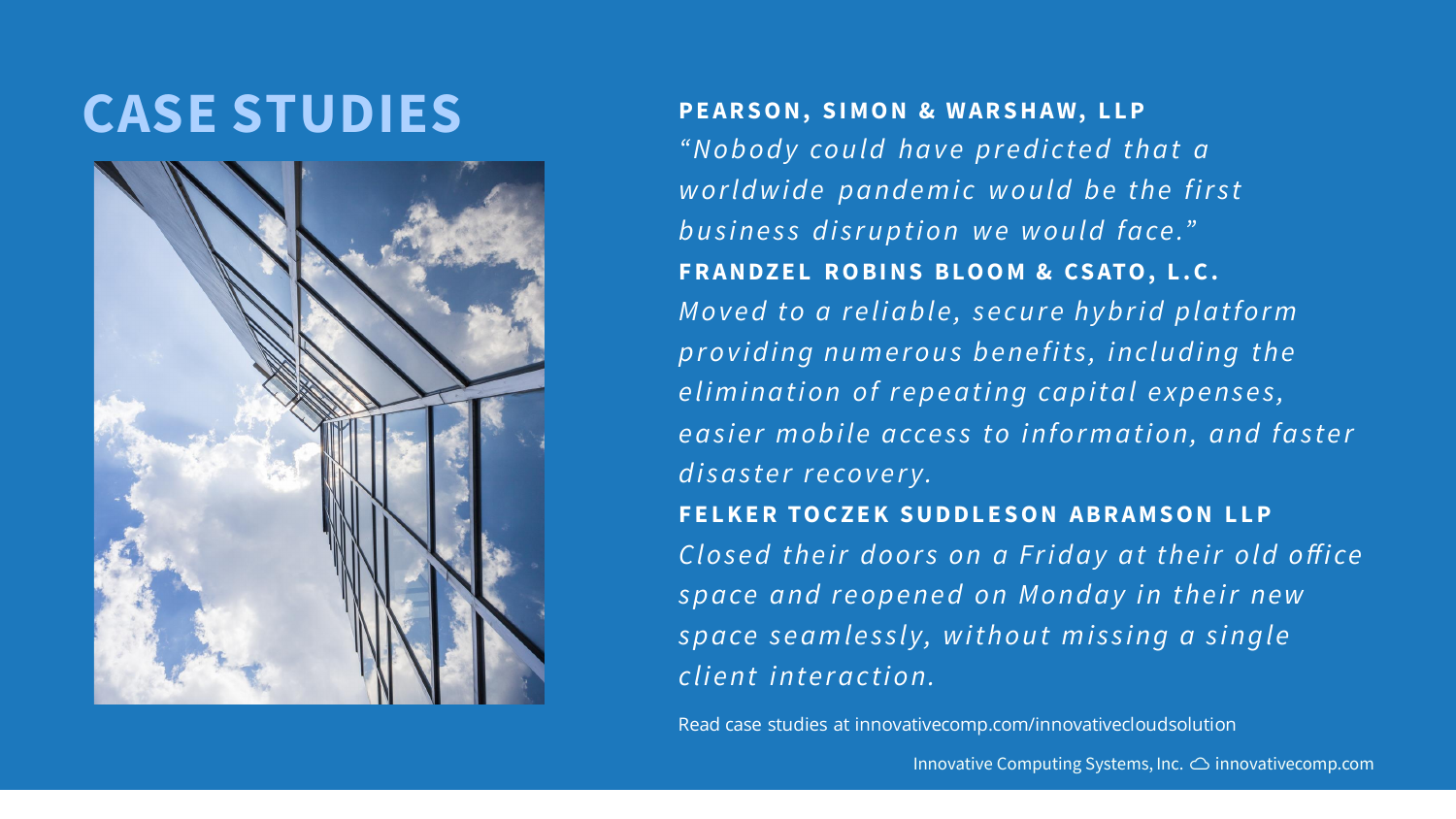# **INNOVATIVE CLOUD SOLUTION**

## **THE CLOUD COMPUTING DESIGNED FOR LEGAL PROFESSIONALS.**





## **Innovative Cloud Solution** powered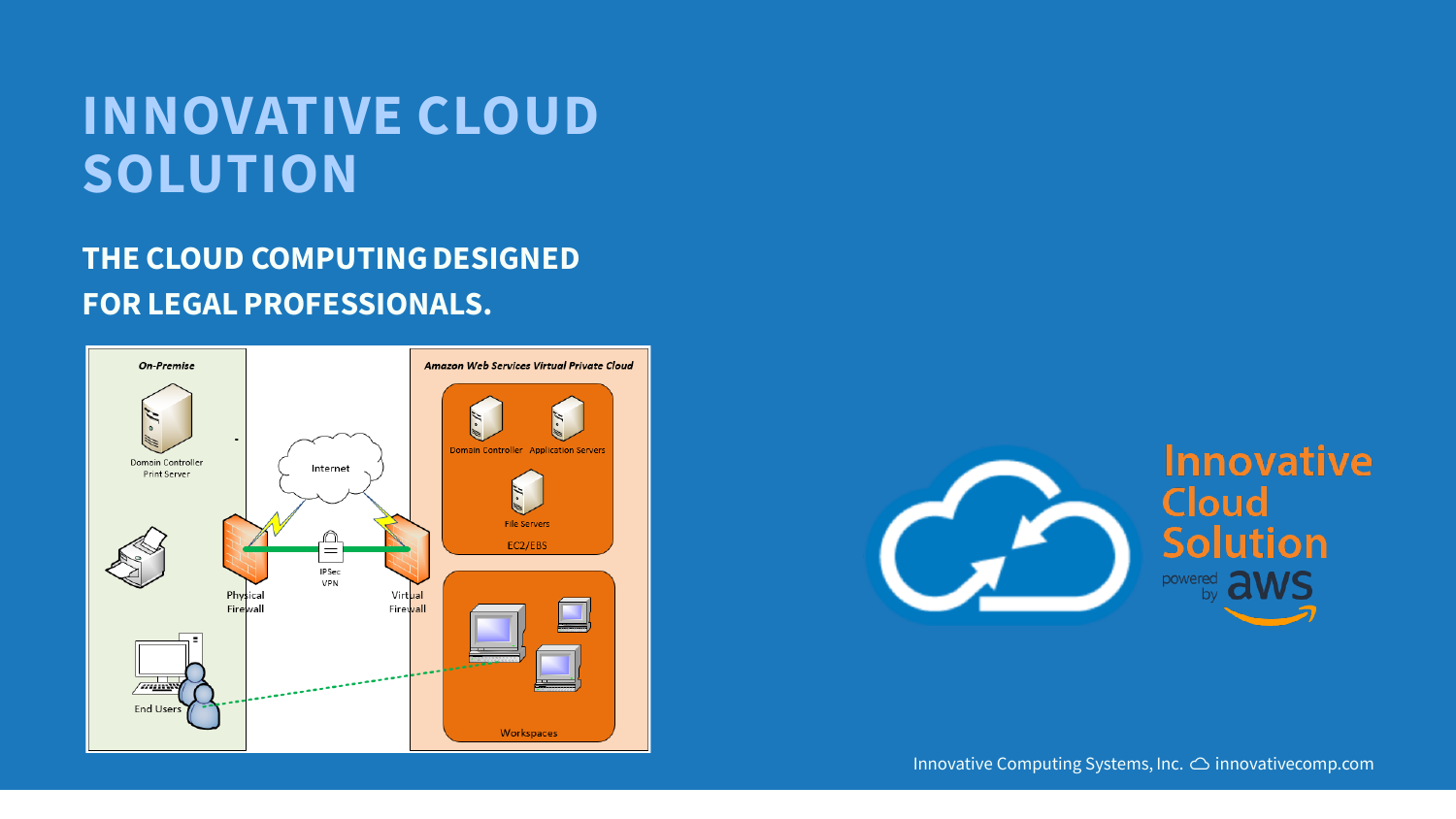

### SECURE, RELIABLE, U.S.-BASED TAC

Engineers in our secure Technical Assistance Center based in Austin, Texas provide around-the-clock remote support for clients

### BEST-IN-CLASS SECURITY PARTNER

Innovative partners with Miller-Kaplan to provide clients with best-in-class cybersecurity expertise

### LONGTIME ALA BUSINESS PARTNER AND SPONSOR

Our deep experience with the legal industry is demonstrated by our longtime partnership with the Association of Legal Administrators and its local chapters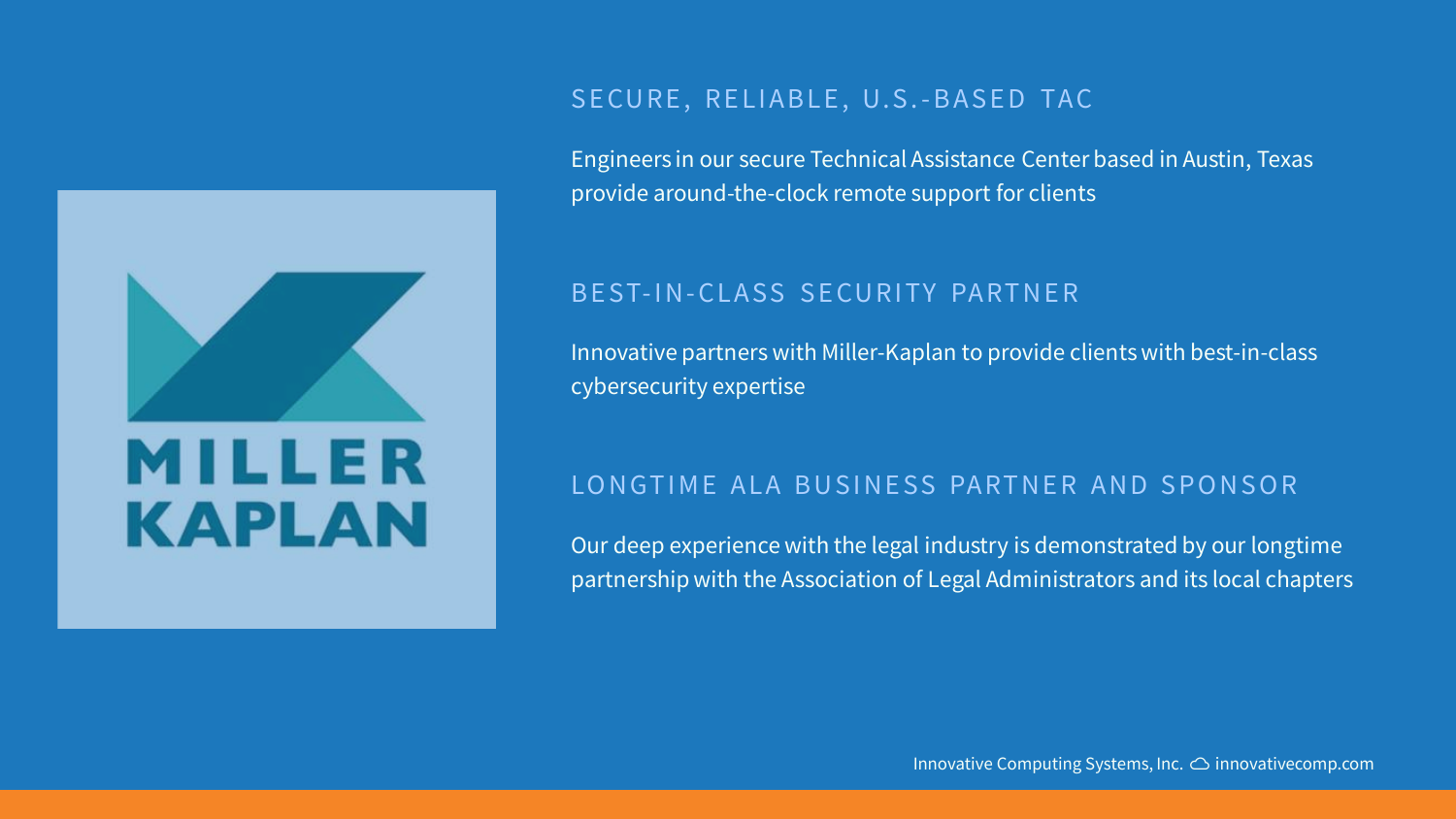Innovative Computing Systems, Inc. ☁️innovativecomp.com

# **FIXED-FEE SERVICES OFFERED**





### Document Management



## Patches & Warranties Findpoint Protection & Email Filtering Filtering Backup Desktop and Application Support